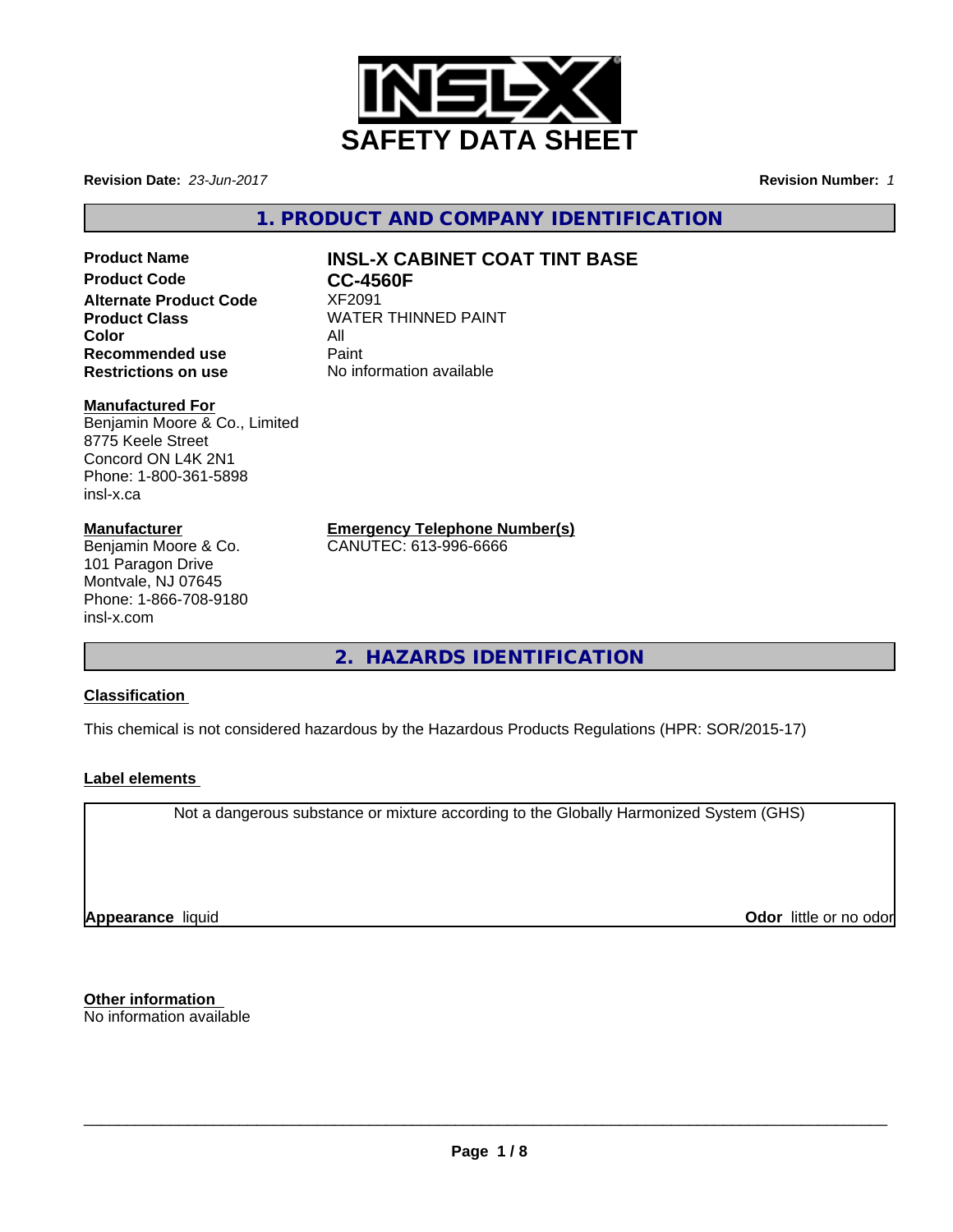### **3. COMPOSITION INFORMATION ON COMPONENTS**

| <b>Chemical Name</b> | <b>CAS-No</b> | Weight % (max) |
|----------------------|---------------|----------------|
| Titanium dioxide     | 13463-67-7    | 10 - 30%       |
| Nepheline svenite    | 37244-96-5    | $-5%$          |
| Silica, amorphous    | 7631-86-9     | $-5%$          |
| Ammonia              | 7664-41-7     | $0.1 - 0.25%$  |

| 4. FIRST AID MEASURES                  |                                                                                                          |  |
|----------------------------------------|----------------------------------------------------------------------------------------------------------|--|
| <b>General Advice</b>                  | No hazards which require special first aid measures.                                                     |  |
| <b>Eye Contact</b>                     | Rinse thoroughly with plenty of water for at least 15<br>minutes and consult a physician.                |  |
| <b>Skin Contact</b>                    | Wash off immediately with soap and plenty of water while<br>removing all contaminated clothes and shoes. |  |
| <b>Inhalation</b>                      | Move to fresh air. If symptoms persist, call a physician.                                                |  |
| Ingestion                              | Clean mouth with water and afterwards drink plenty of<br>water. Consult a physician if necessary.        |  |
| <b>Most Important Symptoms/Effects</b> | None known.                                                                                              |  |
| <b>Notes To Physician</b>              | Treat symptomatically.                                                                                   |  |

**5. FIRE-FIGHTING MEASURES**

| <b>Suitable Extinguishing Media</b>                                                          | Use extinguishing measures that are appropriate to local<br>circumstances and the surrounding environment.                                   |
|----------------------------------------------------------------------------------------------|----------------------------------------------------------------------------------------------------------------------------------------------|
| <b>Protective Equipment And Precautions For</b><br><b>Firefighters</b>                       | As in any fire, wear self-contained breathing apparatus<br>pressure-demand, MSHA/NIOSH (approved or equivalent)<br>and full protective gear. |
| <b>Specific Hazards Arising From The Chemical</b>                                            | Closed containers may rupture if exposed to fire or<br>extreme heat.                                                                         |
| <b>Sensitivity To Mechanical Impact</b>                                                      | No.                                                                                                                                          |
| <b>Sensitivity To Static Discharge</b>                                                       | No.                                                                                                                                          |
| <b>Flash Point Data</b><br>Flash Point (°F)<br>Flash Point (°C)<br><b>Flash Point Method</b> | Not applicable<br>Not applicable<br>Not applicable                                                                                           |
| <b>Flammability Limits In Air</b>                                                            |                                                                                                                                              |
| <b>Lower Explosion Limit</b><br><b>Upper Explosion Limit</b>                                 | Not applicable<br>Not applicable                                                                                                             |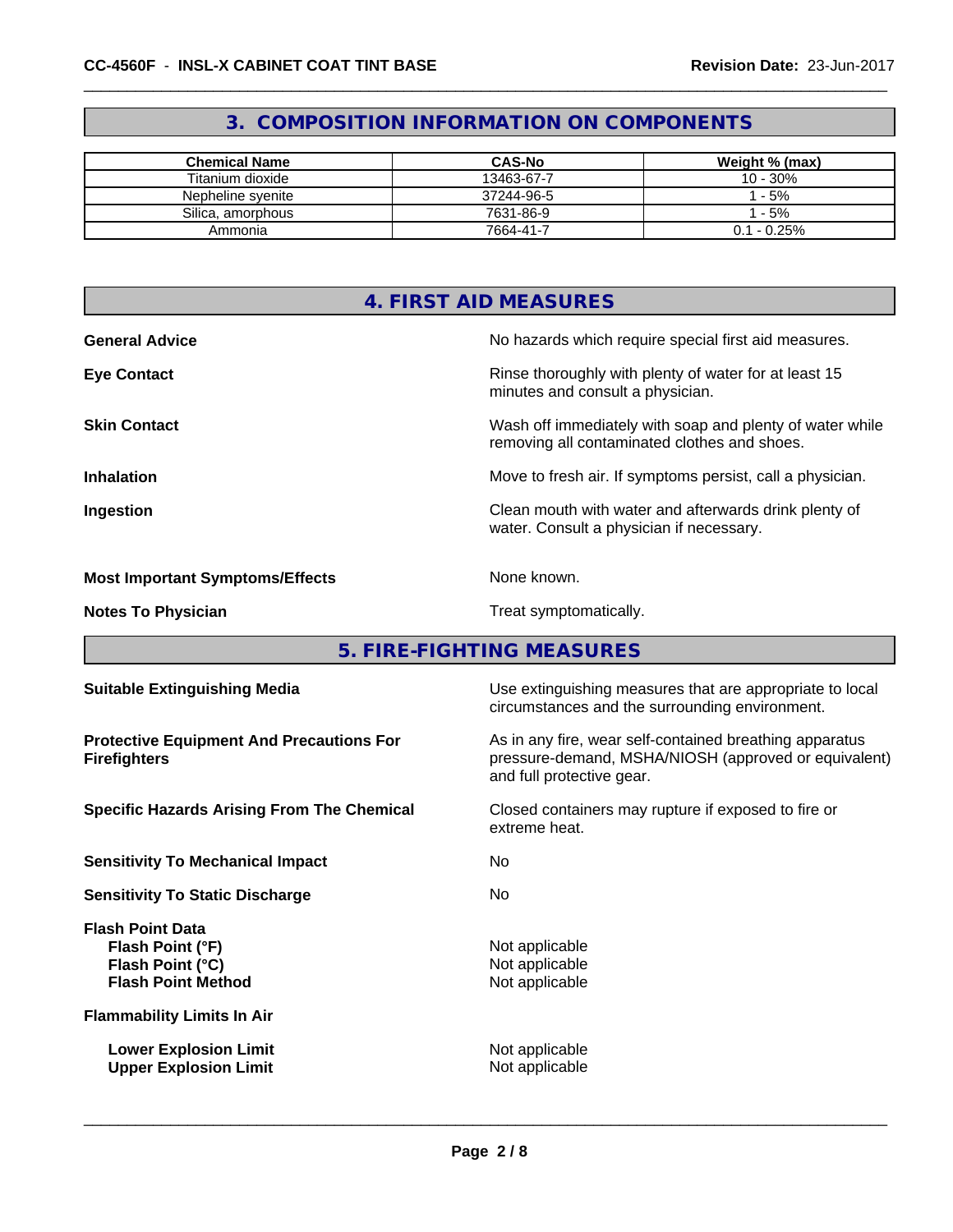| <b>NFPA</b> | <b>Health: 1</b> | <b>Flammability: 0</b> | <b>Instability: 0</b> | Special: |  |
|-------------|------------------|------------------------|-----------------------|----------|--|
|-------------|------------------|------------------------|-----------------------|----------|--|

#### **NFPA Legend**

- 0 Not Hazardous
- 1 Slightly
- 2 Moderate
- 3 High
- 4 Severe

*The ratings assigned are only suggested ratings, the contractor/employer has ultimate responsibilities for NFPA ratings where this system is used.*

*Additional information regarding the NFPA rating system is available from the National Fire Protection Agency (NFPA) at www.nfpa.org.*

#### **6. ACCIDENTAL RELEASE MEASURES**

**Personal Precautions Precautions** Avoid contact with skin, eyes and clothing. Ensure adequate ventilation.

**Other Information Discription Prevent further leakage or spillage if safe to do so.** 

**Environmental Precautions** See Section 12 for additional Ecological Information.

**Methods For Clean-Up Example 20 All 20 All 20 All 20 Soak up with inert absorbent material. Sweep up and** shovel into suitable containers for disposal.

#### **7. HANDLING AND STORAGE**

children.

Handling **Handling Avoid contact with skin, eyes and clothing. Avoid breathing Handling** vapors, spray mists or sanding dust. In case of insufficient ventilation, wear suitable respiratory equipment.

**Storage Keep container tightly closed. Keep out of the reach of the reach of the reach of the reach of the reach of the reach of the reach of the reach of the reach of the reach of the reach of the reach of the reach of** 

#### **Incompatible Materials Incompatible Materials No information available**

**8. EXPOSURE CONTROLS/PERSONAL PROTECTION**

#### **Exposure Limits**

*No exposure limits have been established for this product.*

| <b>Chemical Name</b> | <b>ACGIH</b>                  | <b>Alberta</b>                    | <b>British Columbia</b>       | <b>Ontario</b>                | <b>Quebec</b>                         |
|----------------------|-------------------------------|-----------------------------------|-------------------------------|-------------------------------|---------------------------------------|
| Titanium dioxide     | 10 mg/m $3$ - TWA             | 10 mg/m $3$ - TWA                 | 10 mg/m $3$ - TWA             | 10 mg/m $3$ - TWA             | 10 mg/m $3$ - TWAEV                   |
|                      |                               |                                   | $3 \text{ mg/m}^3$ - TWA      |                               |                                       |
| Nepheline syenite    | N/E                           | N/E                               | N/E                           | 10 mg/m $3$ - TWA             | N/E                                   |
| Ammonia              | 25 ppm - TWA<br>35 ppm - STEL | 25 ppm - TWA<br>17 mg/m $3$ - TWA | 25 ppm - TWA<br>35 ppm - STEL | 25 ppm - TWA<br>35 ppm - STEL | 25 ppm - TWAEV<br>17 mg/m $3$ - TWAEV |
|                      |                               | 35 ppm - STEL                     |                               |                               | 35 ppm - STEV                         |
|                      |                               | $24 \text{ mg/m}^3$ - STEL        |                               |                               | $24 \text{ mg/m}^3$ - STEV            |

#### **Legend**

ACGIH - American Conference of Governmental Industrial Hygienists

Alberta - Alberta Occupational Exposure Limits

British Columbia - British Columbia Occupational Exposure Limits

Ontario - Ontario Occupational Exposure Limits

Quebec - Quebec Occupational Exposure Limits

N/E - Not established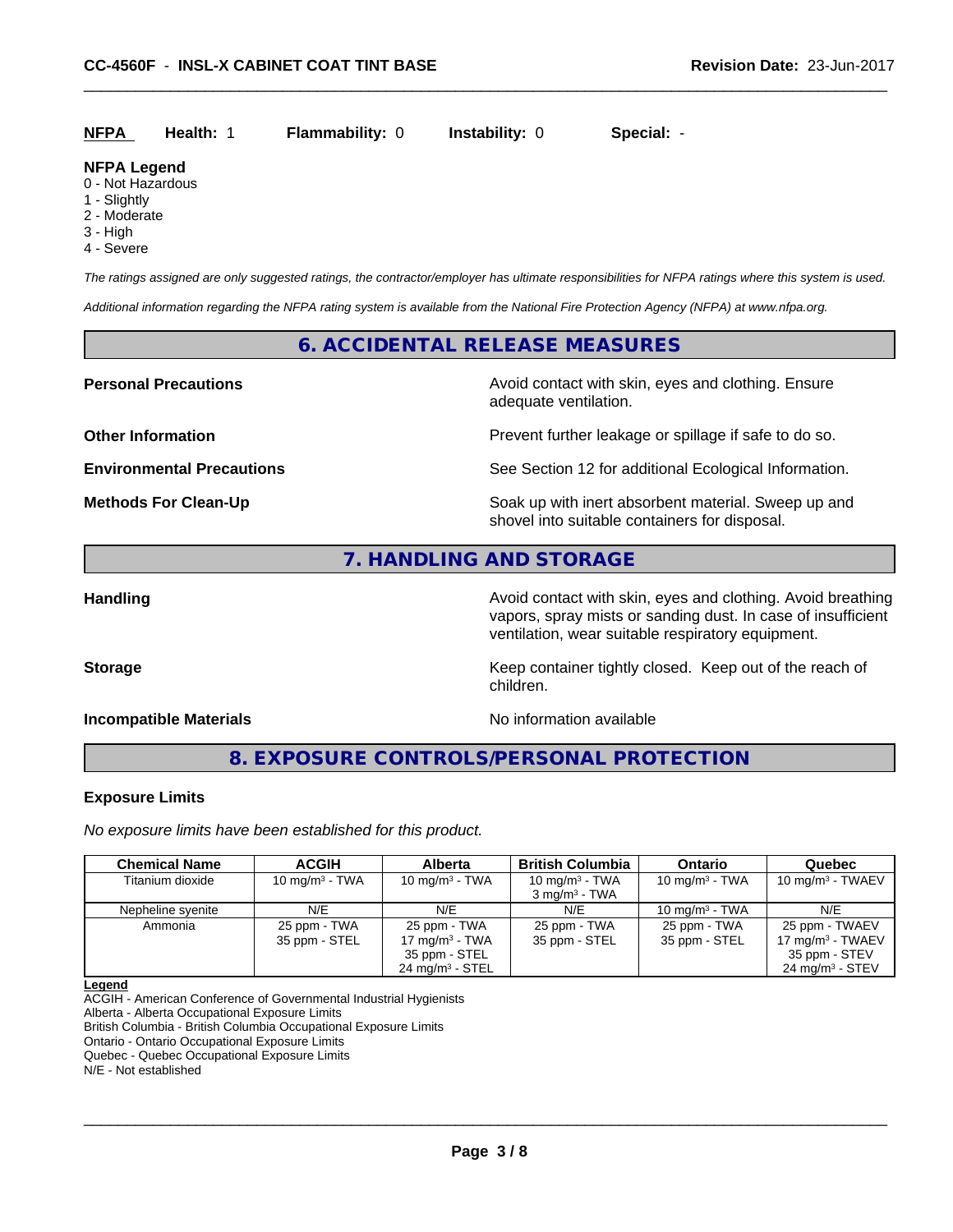# **Personal Protective Equipment**

**Engineering Measures Ensure adequate ventilation, especially in confined areas.** 

**Eye/Face Protection** Safety glasses with side-shields. **Skin Protection Protection Protective gloves and impervious clothing. Respiratory Protection In case of insufficient ventilation wear suitable respiratory** equipment.

**Hygiene Measures Avoid contact with skin, eyes and clothing. Remove and Avoid contact with skin, eyes and clothing. Remove and Avoid contact with skin, eyes and clothing. Remove and** wash contaminated clothing before re-use. Wash thoroughly after handling.

#### **9. PHYSICAL AND CHEMICAL PROPERTIES**

**Appearance** liquid **Odor** little or no odor **Odor Threshold No information available No information available Density (lbs/gal)** 10.7 - 11.1 **Specific Gravity** 1.28 - 1.33 **pH pH**  $\blacksquare$ **Viscosity (cps)** No information available **Solubility No information available No information available Water Solubility Water Solubility No information available Evaporation Rate No information available No information available Vapor Pressure** No information available **Vapor Density No information available No information available Wt. % Solids** 45 - 55 **Vol. % Solids** 30 - 40 **Wt. % Volatiles** 45 - 55 **Vol. % Volatiles** 60 - 70 **VOC Regulatory Limit (g/L)** < 50 **Boiling Point (°F)** 212.0 **Boiling Point (°C)** 100.0 **Freezing Point (°F)** No information available **Freezing Point (°C)** No information available **Flash Point (°F)**<br> **Flash Point (°C)**<br> **Flash Point (°C)**<br> **C Flash Point (°C) Flash Point Method Not applicable Not applicable Flammability (solid, gas)** Not applicable **Upper Explosion Limit** Not applicable **Lower Explosion Limit**  $\qquad \qquad$  Not applicable **Autoignition Temperature (°F)** No information available **Autoignition Temperature (°C)** No information available **Decomposition Temperature (°F)** No information available **Decomposition Temperature (°C)** No information available **Partition Coefficient (n-octanol/water)** No information available

#### **10. STABILITY AND REACTIVITY**

**Reactivity Not Applicable Not Applicable** 

**Chemical Stability Stable under normal conditions.**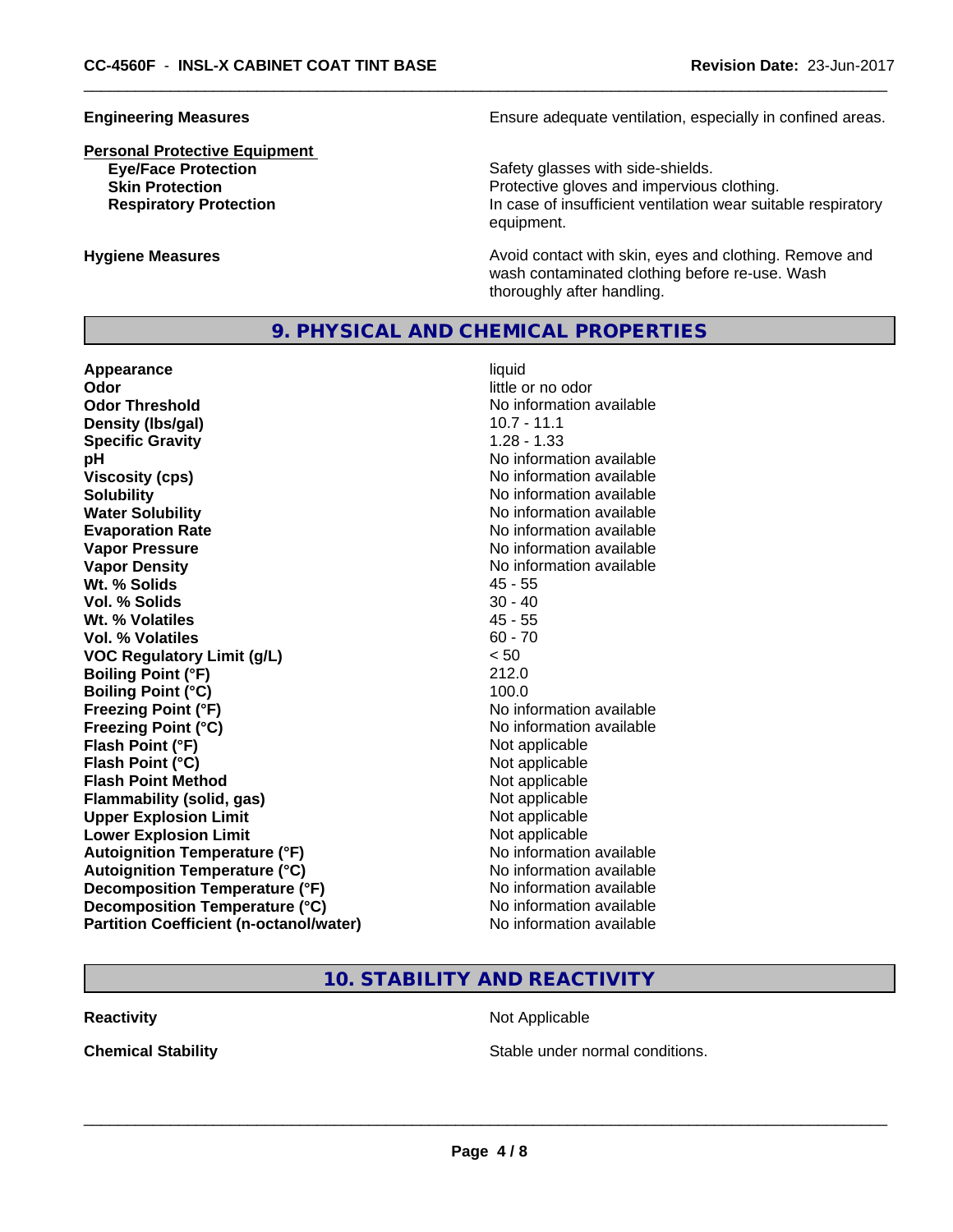| <b>Conditions To Avoid</b>                                                                                               | Prevent from freezing.                                                                                                                         |
|--------------------------------------------------------------------------------------------------------------------------|------------------------------------------------------------------------------------------------------------------------------------------------|
| <b>Incompatible Materials</b>                                                                                            | No materials to be especially mentioned.                                                                                                       |
| <b>Hazardous Decomposition Products</b>                                                                                  | None under normal use.                                                                                                                         |
| <b>Possibility Of Hazardous Reactions</b>                                                                                | None under normal conditions of use.                                                                                                           |
|                                                                                                                          | 11. TOXICOLOGICAL INFORMATION                                                                                                                  |
| <b>Product Information</b><br>Information on likely routes of exposure                                                   |                                                                                                                                                |
| <b>Principal Routes of Exposure</b>                                                                                      | Eye contact, skin contact and inhalation.                                                                                                      |
| <b>Acute Toxicity</b><br><b>Product Information</b>                                                                      | No information available                                                                                                                       |
| Information on toxicological effects                                                                                     |                                                                                                                                                |
| <b>Symptoms</b>                                                                                                          | No information available                                                                                                                       |
|                                                                                                                          | Delayed and immediate effects as well as chronic effects from short and long-term exposure                                                     |
| Eye contact<br><b>Skin contact</b>                                                                                       | May cause slight irritation<br>Substance may cause slight skin irritation. Prolonged or<br>repeated contact may dry skin and cause irritation. |
| <b>Inhalation</b><br>Ingestion                                                                                           | May cause irritation of respiratory tract.<br>Ingestion may cause gastrointestinal irritation, nausea,<br>vomiting and diarrhea.               |
| <b>Sensitization:</b><br><b>Neurological Effects</b><br><b>Mutagenic Effects</b>                                         | No information available.<br>No information available.<br>No information available.                                                            |
| <b>Reproductive Effects</b>                                                                                              | Possible risk of impaired fertility. Possible risk of harm to<br>the unborn child.                                                             |
| <b>Developmental Effects</b><br><b>Target Organ Effects</b><br><b>STOT - single exposure</b><br>STOT - repeated exposure | No information available.<br>No information available.<br>No information available.<br>No information available.                               |
| Other adverse effects<br>Aspiration Hazard                                                                               | No information available.<br>No information available.                                                                                         |

**Numerical measures of toxicity**

**The following values are calculated based on chapter 3.1 of the GHS document**

| ATEmix (oral)                        |  |
|--------------------------------------|--|
| <b>ATEmix (dermal)</b>               |  |
| <b>ATEmix (inhalation-dust/mist)</b> |  |

#### **Component**

Titanium dioxide LD50 Oral: > 10000 mg/kg (Rat) **ATEmix (dermal)** 145942 mg/kg **ATEmix (inhalation-dust/mist)** 359.7 mg/L

 $\overline{\phantom{a}}$  ,  $\overline{\phantom{a}}$  ,  $\overline{\phantom{a}}$  ,  $\overline{\phantom{a}}$  ,  $\overline{\phantom{a}}$  ,  $\overline{\phantom{a}}$  ,  $\overline{\phantom{a}}$  ,  $\overline{\phantom{a}}$  ,  $\overline{\phantom{a}}$  ,  $\overline{\phantom{a}}$  ,  $\overline{\phantom{a}}$  ,  $\overline{\phantom{a}}$  ,  $\overline{\phantom{a}}$  ,  $\overline{\phantom{a}}$  ,  $\overline{\phantom{a}}$  ,  $\overline{\phantom{a}}$ 

**ATEmix (oral)** 35359 mg/kg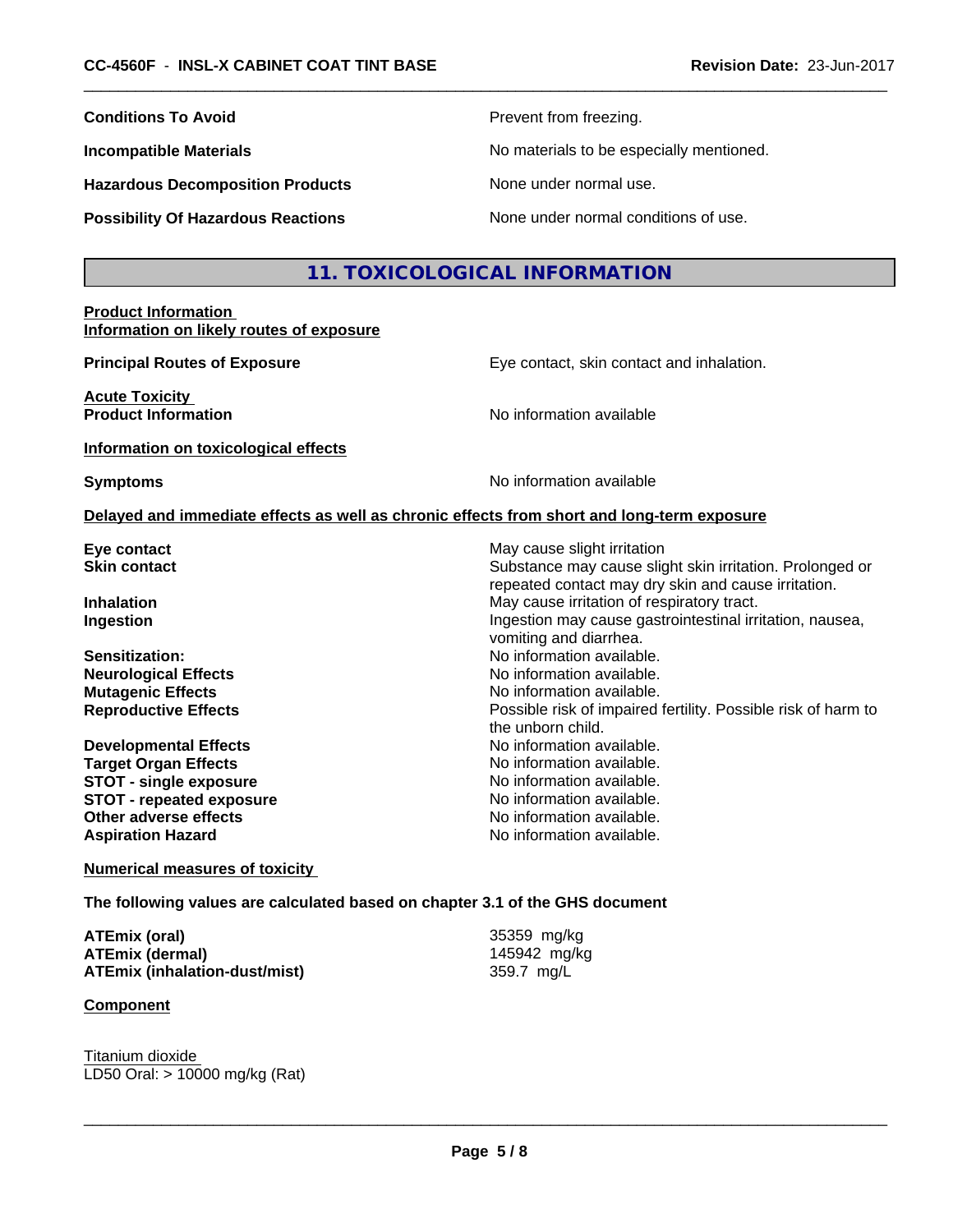Silica, amorphous LD50 Oral: > 5000 mg/kg (Rat) LD50 Dermal: 2,000 mg/kg (Rabbit) LC50 Inhalation (Dust): > 2 mg/L Ammonia LC50 Inhalation (Vapor): 2000 ppm (Rat, 4 hr.)

#### **Chronic Toxicity**

#### **Carcinogenicity**

*The information below indicateswhether each agency has listed any ingredient as a carcinogen:.*

| <b>Chemical Name</b>    | <b>IARC</b>                     | <b>NTP</b> |
|-------------------------|---------------------------------|------------|
|                         | 2B<br>Possible Human Carcinogen |            |
| Titanium 、<br>ı dioxide |                                 |            |

• Although IARC has classified titanium dioxide as possibly carcinogenic to humans (2B), their summary concludes: "No significant exposure to titanium dioxide is thought to occur during the use of products in which titanium dioxide is bound to other materials, such as paint."

#### **Legend**

IARC - International Agency for Research on Cancer NTP - National Toxicity Program OSHA - Occupational Safety & Health Administration

**12. ECOLOGICAL INFORMATION**

#### **Ecotoxicity Effects**

The environmental impact of this product has not been fully investigated.

#### **Product Information**

#### **Acute Toxicity to Fish**

No information available

#### **Acute Toxicity to Aquatic Invertebrates**

No information available

#### **Acute Toxicity to Aquatic Plants**

No information available

#### **Persistence / Degradability**

No information available.

#### **Bioaccumulation / Accumulation**

No information available.

#### **Mobility in Environmental Media**

No information available.

#### **Ozone**

No information available

#### **Component**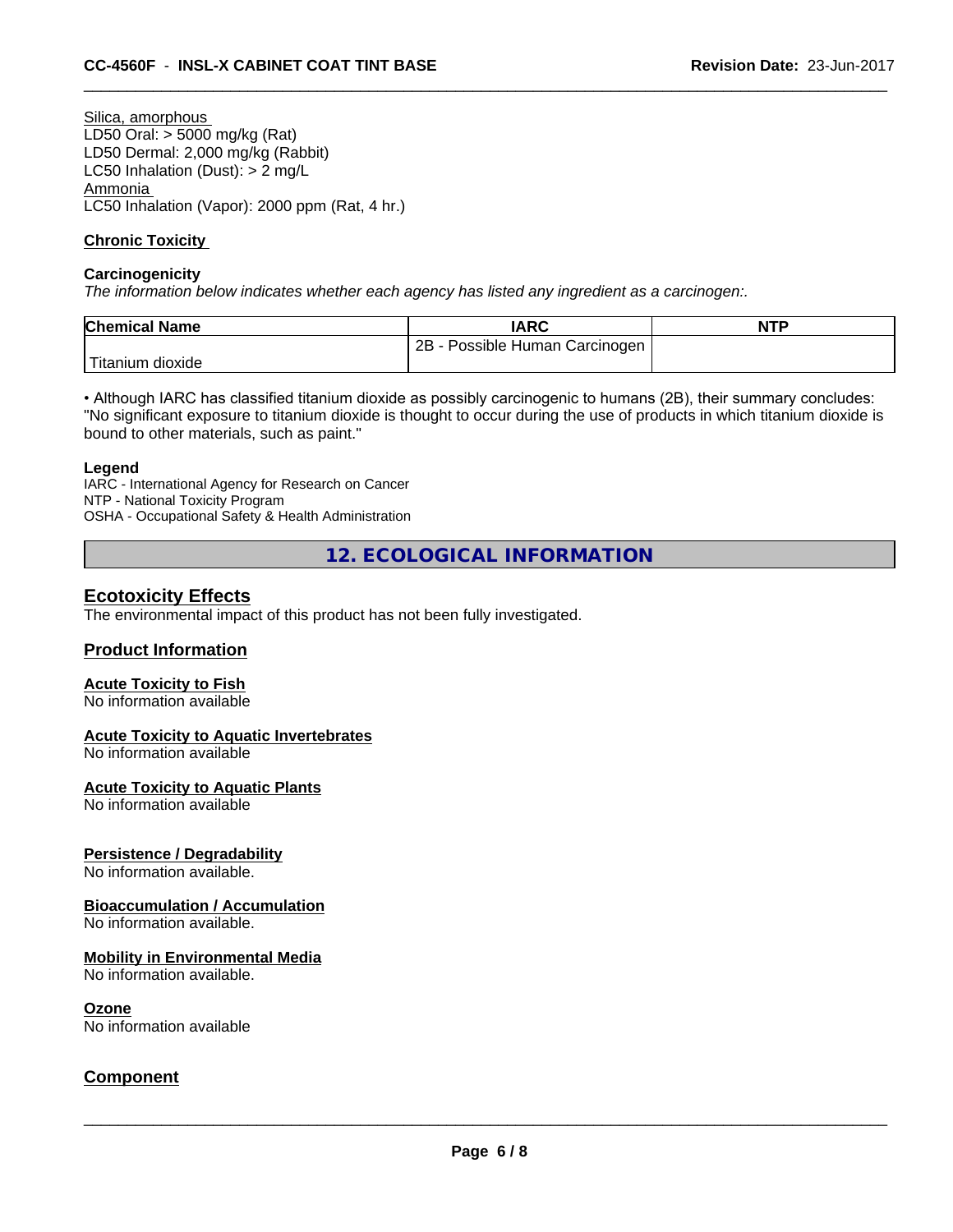#### **Acute Toxicity to Fish**

#### Titanium dioxide

 $LC50:$  > 1000 mg/L (Fathead Minnow - 96 hr.)

#### **Acute Toxicity to Aquatic Invertebrates** No information available

#### **Acute Toxicity to Aquatic Plants**

No information available

**13. DISPOSAL CONSIDERATIONS**

**Waste Disposal Method Dispose of in accordance with federal, state, provincial,** and local regulations. Local requirements may vary, consult your sanitation department or state-designated environmental protection agency for more disposal options.

#### **14. TRANSPORT INFORMATION**

**TDG** Not regulated

**ICAO / IATA** Not regulated

**IMDG / IMO** Not regulated

#### **15. REGULATORY INFORMATION**

#### **International Inventories**

| <b>TSCA: United States</b> | Yes - All components are listed or exempt. |
|----------------------------|--------------------------------------------|
| <b>DSL: Canada</b>         | Yes - All components are listed or exempt. |

#### **National Pollutant Release Inventory (NPRI)**

#### **NPRI Parts 1- 4**

This product contains the following Parts 1-4 NPRI chemicals:

**Chemical Name CAS-No Weight % (max) NPRI Parts 1-4**<br>Ammonia 7664-41-7 0.1392966-0.14 Listed

 $0.1392966 - 0.14$ 

 $\overline{\phantom{a}}$  ,  $\overline{\phantom{a}}$  ,  $\overline{\phantom{a}}$  ,  $\overline{\phantom{a}}$  ,  $\overline{\phantom{a}}$  ,  $\overline{\phantom{a}}$  ,  $\overline{\phantom{a}}$  ,  $\overline{\phantom{a}}$  ,  $\overline{\phantom{a}}$  ,  $\overline{\phantom{a}}$  ,  $\overline{\phantom{a}}$  ,  $\overline{\phantom{a}}$  ,  $\overline{\phantom{a}}$  ,  $\overline{\phantom{a}}$  ,  $\overline{\phantom{a}}$  ,  $\overline{\phantom{a}}$ 

#### **NPRI Part 5**

This product contains the following NPRI Part 5 Chemicals:

*None*

#### **WHMIS Regulatory Status**